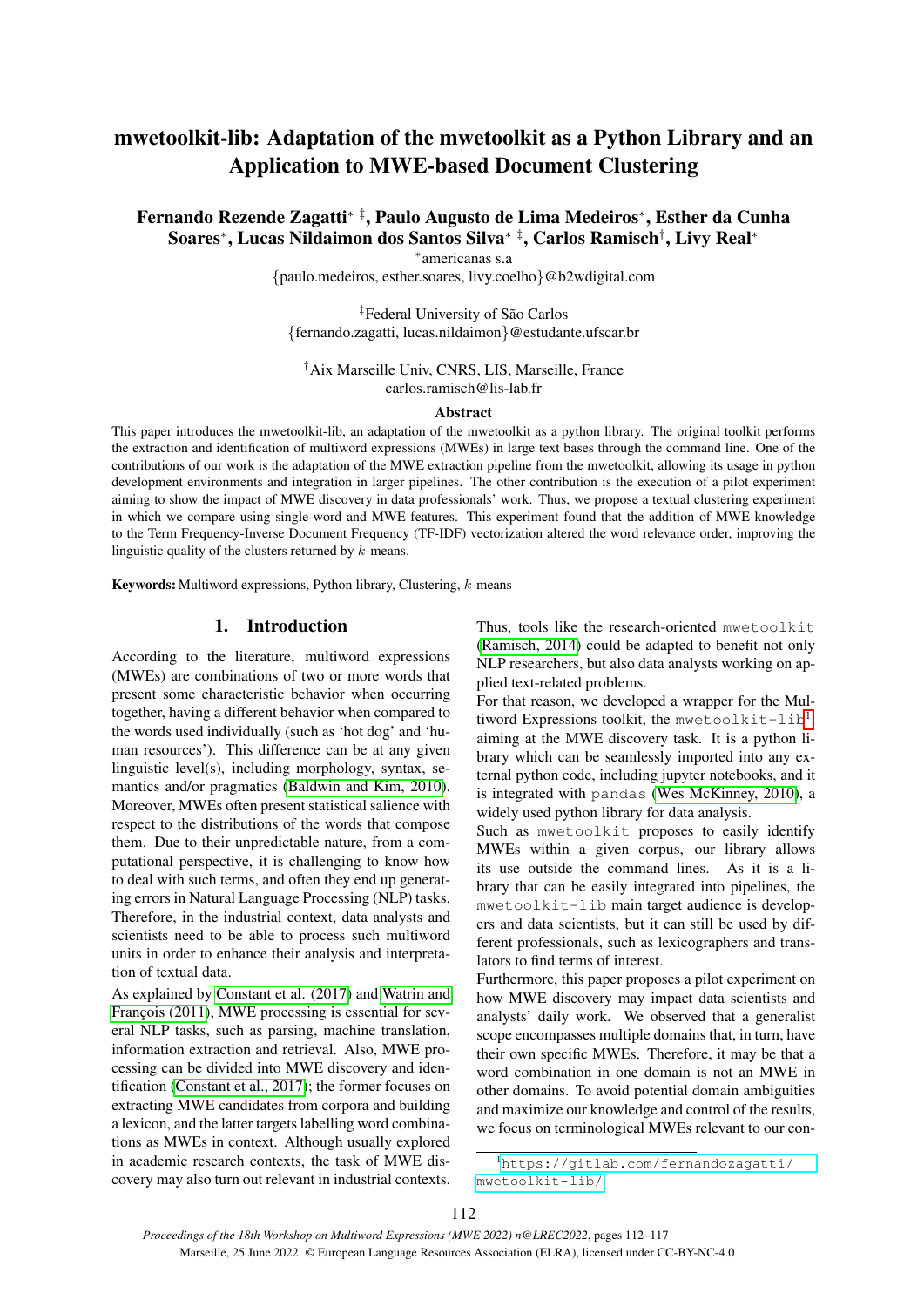text only, delimiting our experiments to texts in the Human Resources (HR) domain.

# 3. The mwetoolkit-lib

The pilot experiment consists in analyzing the impact of discovering MWEs as key terms from an HR corpus and clustering the corpus documents using the kmeans algorithm [\(MacQueen and others, 1967\)](#page-4-2) on the extracted MWE features. We choose such task because it is prototypical in the daily work of both data scientists and analysts, who often have to face the lack of annotated data required for supervised learning methods. In addition, there seems to be considerably less literature on MWE-aware applications based on unsupervised methods. Aiming to automatize an applied data processing pipeline using morphosyntactic patterns for MWE discovery and unsupervised techniques to work with corpora, the main contributions of this paper are:

- Development of the mwetoolkit-lib, a freely available python library based on the mwetoolkit, which ensures larger usability and integration with resources widely used in academia and industry.
- A pilot experiment to check the impact of the use of MWE knowledge (so linguistic/symbolic knowledge) on unsupervised clustering algorithms results.

# 2. Related work

Usually, state-of-the-art techniques for automatic identification of MWEs use morphosyntactic patterns combining linguistic and statistical information, rarely resorting to explicit representations of the meaning of words [\(Seretan, 2011;](#page-5-3) [Ramisch, 2014;](#page-5-1) [Constant et al.,](#page-4-1) [2017\)](#page-4-1). The literature is extensive and there are works in different domains and tasks related to MWE, such as discovery, identification and MWE-aware applications. For discovery, also using mwetoolkit as the basis of their work, [Cordeiro et al. \(2016\)](#page-4-3) presented an extension to mwetoolkit, named mwetoolkit+sem. They add a new metric for MWE discovery/extraction which tries to estimate a combination's compositionality using word embeddings. In general, the score is calculated through the cosine distance between the MWE term and the words that make up the MWE.

[Dubremetz and Nivre \(2014\)](#page-4-4) used the mwetoolkit on a sample of the French Europarl corpus and the French MWE lexicon Delac for training binary classifiers aiming at MWE discovery. They obtained a maximum precision of 74% in a manual evaluation of this classification task, i.e. 74% of the candidate MWEs classified as correct MWEs were indeed MWEs. Also, approximately half of the correctly discovered MWEs were not present in Delac, contributing to the enrichment of the French MWE lexicon.

Unsupervised methods for MWE discovery have been employed in the past, including clustering techniques [\(Tutubalina, 2015;](#page-5-4) [Chakraborty et al., 2011\)](#page-4-5). Though, MWE discovery supporting unsupervised text analytics remains understudied to the best of our knowledge.

Existing tools for MWE discovery propose sub-optimal interfaces for data analysts, specially considering the use of linguistic and domain-specific knowledge. Hence, we aim to integrate the consolidated methodology with these tools daily used by data scientists. Based on the mwetoolkit, a robust framework for processing MWEs, it was necessary to adapt the existing code to integrate the methods and commands used in the terminal into any python script, including notebooks, broadly used by data analysts and scientists.

#### 3.1. The mwetoolkit

The mwetoolkit [\(Ramisch, 2014\)](#page-5-1) is a robust toolkit for MWE processing which proposes a command line interface and is organized as a set of python scripts. It allows text preprocessing while supporting different tagger and parser file formats, complex morphosyntactic user-defined pattern searching using multi-level regular expressions, efficient word and  $n$ -gram counting, and statistical measures for MWE discovery. In addition, the toolkit has modules for MWE identification based on lexicon matching and on Conditional Random Fields, but these are out of scope given that we focus on MWE extraction.

The MWE discovery task is tackled using the statistical salience that MWEs may have and common morphosyntactic patterns they share. This pipeline is the following: (I) MWE candidates are searched within the corpus' *n*-grams using the user-defined patterns;  $(II)$ the absolute frequency for each candidate is computed; (III) statistical Association Measures (AMs) are computed; and (IV) the discovered candidates are filtered and ranked according to such measures. These steps are detailed below:

- I Pattern searching: Given a list of morphosyntactic patterns which comprises lemmas, surface forms, POS tags and/or syntactic dependencies, all  $n$ -grams that match these patterns are extracted from the input corpus.
- II MWE candidates counting and word indexing: Occurrences of each MWE candidate and their component words need to be counted in order to compute the final AMs. A suffix array was implemented for word indexing and thus handling this task efficiently.
- III Statistical Association Measures: Different AMs are computed using both n-gram and component words' counts as input: maximum likelihood estimator, dice's coefficient, pointwise mutual information and student's t-score. Such AMs are key for the lexicometric analysis of the data professional.
- IV Ranking and filtering: As its name suggests, MWE candidates might not be MWEs. As a postprocessing step, filtering such candidates can be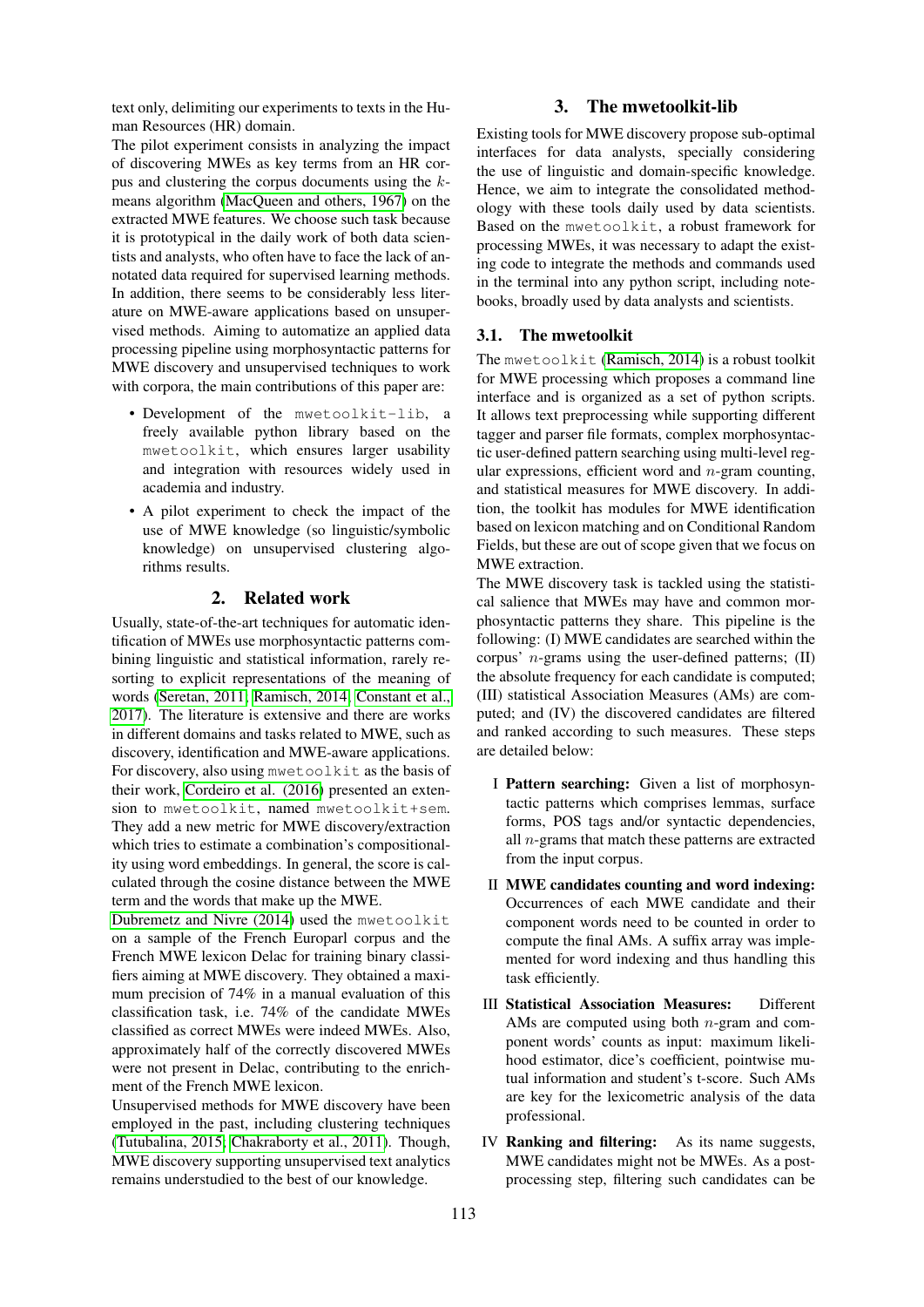done by using their counts or AMs. Also, candidate ranking using AMs is supported.

### 3.2. Adaptation to a python library

The code proposed in the mwetoolkit for achieving the MWE discovery pipeline is robust and finely organized. Each step is handled by a single script or a pair of scripts: (I) candidates.py; (II) index.py and counter.py; (III) feat association.py; (IV) sort.py and filter.py. All these scripts make up the internal library mwetk which comprises shared functions and classes.

Aiming to adapt this pipeline to the mwetoolkit-lib, we first identified the functionalities that should be shared between the proposed library and the aforementioned scripts. Then, the corresponding methods were moved to an internal library mwetk, and the scripts were updated accordingly, so that they keep functional after the refactoring.

The main method of the mwetoolkit-lib, to be called by the user in a python script, was built inside the mwetoolkitlib.py file and must be accessed by calling the get\_candidates\_dataframe method. The idea here is to encapsulate all intermediate steps into a single function, hiding unimportant details about the tool's internal architecture from the users, leaving the pipeline less prone to human errors.

It is necessary to pass two parameters to the method, namely: (1) a corpus file containing the corpus from which the MWEs will be discovered with the POS tags, lemmas and surface forms for each token and (2) a file containing the morphosyntactic patterns that the user wants to extract from the text. Both files can be presented in any format supported by the mwetoolkit. This method will return a pandas dataframe with MWE candidates and their info. As in the original mwetoolkit, candidates are shown in their normalized form (lemmas) alongside with their POS tags, occurrences count and AMs. Ranking and filtering can now be easily done using pandas and data can be integrated with other python libraries.

#### 4. Experimental evaluation

For making sure we properly reproduced all the steps of the mwetoolkit, we proposed an experimental evaluation considering an industry daily task: creating representative textual datasets using unsupervised techniques. We want to show that mwetoolkit-lib does not miss any detail of the mwetoolkit and to check how the use of linguistic knowledge through making the textual clustering a MWE-aware task improves the quality of our results.

For this evaluation, we used a private dataset of texts of the HR domain provided by americanas s.a, describing employees activities in Brazilian Portuguese, and containing 20,000 documents.

The first step in the evaluation was to run tests to confirm that the command-line mwetoolkit and our python library were extracting the same results. After ensuring that both were extracting the same 8,300 MWEs and generating the same list of candidates, we investigated the impact of MWEs on the  $k$ -means clustering algorithm in this data.

### 4.1. Term Frequency-Inverse Document **Frequency**

Among different techniques for converting text into numeric vectors, we chose the *Term Frequency-Inverse Document Frequency* (TF-IDF) since this is a straightforward and consolidated technique in the literature. [Pimpalkar and Raj \(2020\)](#page-5-5) define this technique as a quantitative metric used to determine the relevance of terms in a document. The formulas for calculating the TF-IDF used in this project, taken from scikit-learn<sup>[2](#page-2-0)</sup>, are represented by Equations [1](#page-2-1) and [2.](#page-2-2)

<span id="page-2-1"></span>
$$
tfidf(t,d) = tf(t,d) * idf(t)
$$
\n(1)

<span id="page-2-2"></span>
$$
idf(t) = log[(1+n)/(1+df(t))] + 1
$$
 (2)

The following topics define the meaning of each term in Equations 1 and 2:

- tf-idf(t, d): "Term Frequency-Inverse Document Frequency" of term "t" in document "d".
- idf(t): "Inverse Document Frequency" which measures how common a word is among all documents.
- tf(t, d): Computes "term frequency" which is the number of times a word "t" appears in a document  $"d"$
- n: Total number of documents available.
- df(t): Number of documents in which the term "t" appears.

#### 4.2. K-means clustering

 $K$ -means is a clustering algorithm proposed by [Mac-](#page-4-2)[Queen and others \(1967\)](#page-4-2). Its main process is the partitioning of its  $N$ -dimensional dataset into  $k$  distinct groups based on samples. It manages to provide partitions that are reasonably efficient in terms of cluster variation, mainly because it is an unsupervised technique and does not require expert considerations.

As reported by [Xiong et al. \(2016\)](#page-5-6), after initializing the algorithm and imputing the dataset and the value of  $k$ , k samples are randomly selected as centroids, one for each cluster. Then, at each step, the algorithm calculates the distance of the dataset samples from each of the  $k$  centroids, assigning the sample to the closest centroid and, once all samples are classified in a cluster, the centroids are recalculated; this process is repeated iteratively until the clusters do not undergo major changes.

<span id="page-2-0"></span><sup>2</sup><https://scikit-learn.org/>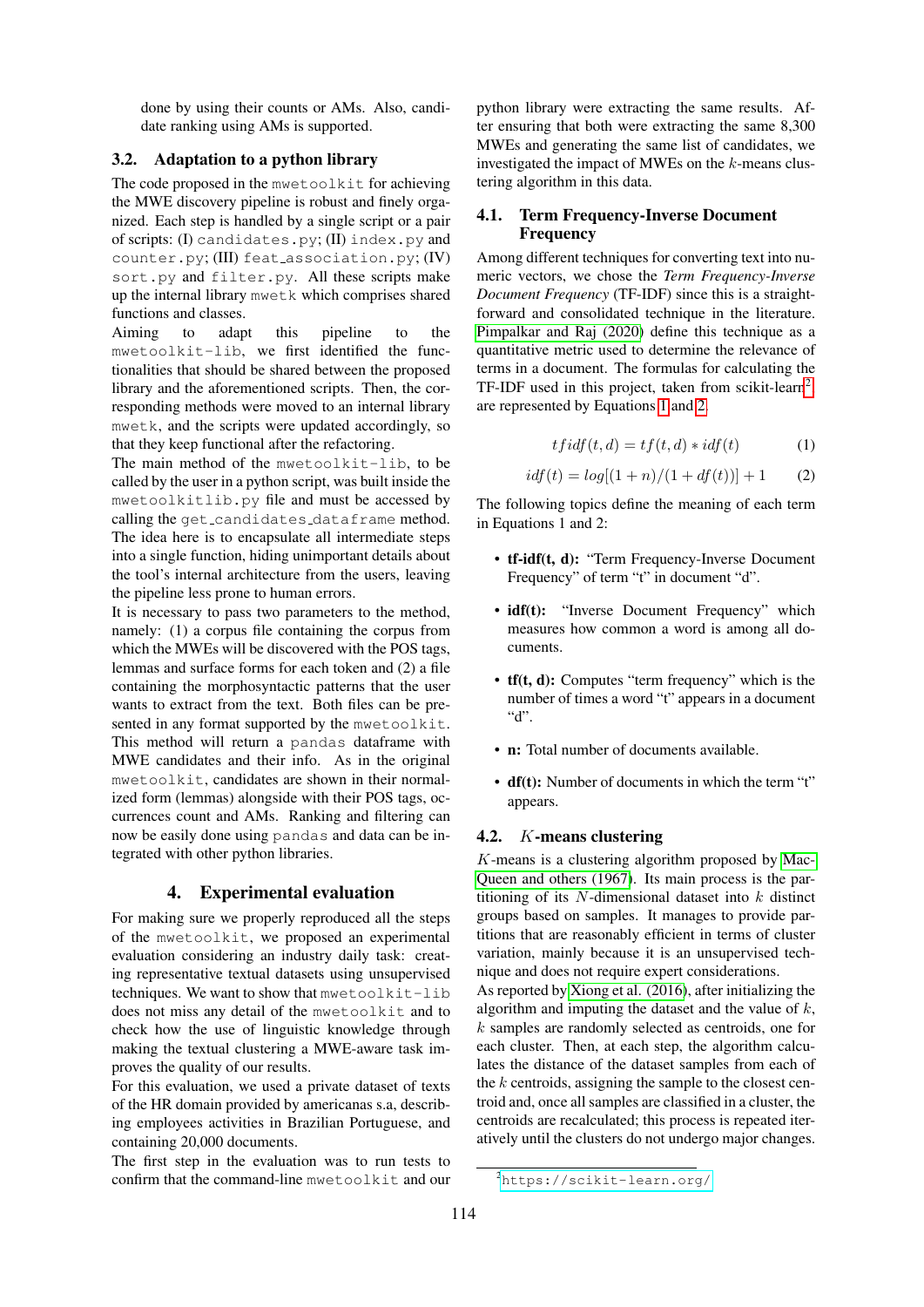#### 4.3. The experiment

Since this algorithm does not consider any linguistic feature, we want to test whether imputing the data with MWE analysis would improve the quality of the clusters found by k-means. The pipeline for the experiments, seen in Figure [1,](#page-4-6) was performed with and without the MWE extraction step.

Firstly, we conducted the textual preprocessing (tokenization, transformation of the text into lowercase, removal of diacritics and stopwords), and vectorization with TF-IDF. Then, the  $k$ -means method was applied with 8 clusters. The number of clusters was defined by the Elbow method.[3](#page-3-0)

Secondly, the MWE discovery step was inserted before preprocessing and, when tokenization was performed, NLTK's MWETokenizer [\(Bird et al., 2009\)](#page-4-7) was used to merge the discovered MWEs into single tokens. The morpho-syntactic patterns used by the mwetoolkit-lib can be seen in Table [1.](#page-3-1) These patterns were defined by linguists based on related works such as [Boos et al. \(2014\)](#page-4-8) and experimental tests within HR domain. Lemmas and POS tags used by the MWE extraction pipeline were computed using the stanza library[\(Qi et al., 2020\)](#page-5-7).

| <b>Pattern</b>        | <b>Examples</b>              |  |
|-----------------------|------------------------------|--|
| <b>NOUN ADP NOUN</b>  | atendimento ao cliente (cus- |  |
|                       | tomer service)               |  |
| NOUN ADJ ADJ          | planejamento orçamentário    |  |
|                       | anual (annual budget plan-   |  |
|                       | $n$ ing)                     |  |
| NOUN NOUN ADJ         | inglês nível intermediário   |  |
|                       | (intermediate English)       |  |
| <b>NOUN NOUN NOUN</b> | Supremo Tribunal Federal     |  |
|                       | (Federal Supreme Court)      |  |
| <b>NOUN ADJ</b>       | nota fiscal (invoice)        |  |
| <b>NOUN NOUN</b>      | vale transporte (transporta- |  |
|                       | tion allowance)              |  |

<span id="page-3-1"></span>Table 1: Morphosyntactic patterns used for discovery.

### 4.4. Evaluation results

Using vectorization with TF-IDF, it was possible to extract the degree of relevance of the words and to rank them according to their value. Extracting the top-5 words (Table [2\)](#page-3-2) for vectorization using the knowledge of MWE, the token "atendimento ao cliente" ('customer service') was identified as something very relevant to the text. In the clusters without MWEs, this information was lost and the TF-IDF considered "service" and "customer" as distinct features. It may look very simple, but having this MWE identified, we could obtain a single cluster in which it is very salient, while, in the clusters without MWEs knowledge, the words

| Rank | With MWE               | <b>Without MWE</b> |
|------|------------------------|--------------------|
| Top1 | atividades             | atendimento        |
| Top2 | responsavel            | responsavel        |
| Top3 | principais             | atividades         |
| Top4 | atendimento            | area               |
| Top5 | atendimento_ao_cliente | cliente            |

<span id="page-3-2"></span>Table 2: Relevance of words and MWEs by TF-IDF.

"atendimento" and "cliente" appeared in all the other clusters within the 15 most common unigrams.

For clustering, in the first run, without MWE,  $k$ -means created a cluster with the word "atendimento" (service) in which it brought texts about services in general, customer service, public service, telephone service, among others. In parallel, when we applied MWE discovery in the pipeline, a cluster was created specifically for the MWE "atendimento ao cliente" (customer service) and another for activities and services in general.

Adding the knowledge of MWE, 1282 MWEs appeared among the most frequent terms in the clusters. Without this information, only 48.60% had appeared among the most frequent terms. These MWEs are in the HR domain, such as "producao de conteudo" ('content creation') and "fechamento de caixa" ('financial close'). With one of the groups being more specifically about 'customer service', we were able to better differentiate the other clusters. In the MWE-aware version of this experiment, we obtain a cluster that deals specifically with financial tasks with terms such as "notas fiscais" ('invoices'), "controle de contas" ('billing control') and "emissao de notas" ('invoice issuance') that were not representative in any cluster in the 'flat' version of the experiment.

It is important to emphasize that using unsupervised methods impose some difficulty on having highly trustful evaluation. Thus, our pilot experiment still requires a more in-depth quantitative evaluation in other datasets to observe the real effects of MWE on unsupervised clustering. However, it already showed the usability of mwetoolkit-lib and how it was easy to integrate the linguistic knowledge of mwetoolkit with other methods in a larger pipeline, bringing up an easy way to have hybrid approaches implemented for textual clustering.

# 5. Conclusions and future work

We implemented the mwetoolkit [\(Ramisch, 2014\)](#page-5-1) as a python library, aiming to make this MWE module easier for data scientists to use in non-academic R&D contexts. We conducted some experiments to demonstrate the impact of using MWE knowledge in clustering methods and how MWEs extracted by mwetoolkit-lib can be used in an unsupervised method.

The adoption of hybrid approaches (such as MWE + clustering) brings advantages to the automatizing meth-

<span id="page-3-0"></span><sup>&</sup>lt;sup>3</sup>This method tests the algorithm with different numbers of clusters in order to identify the optimal value of  $k$ .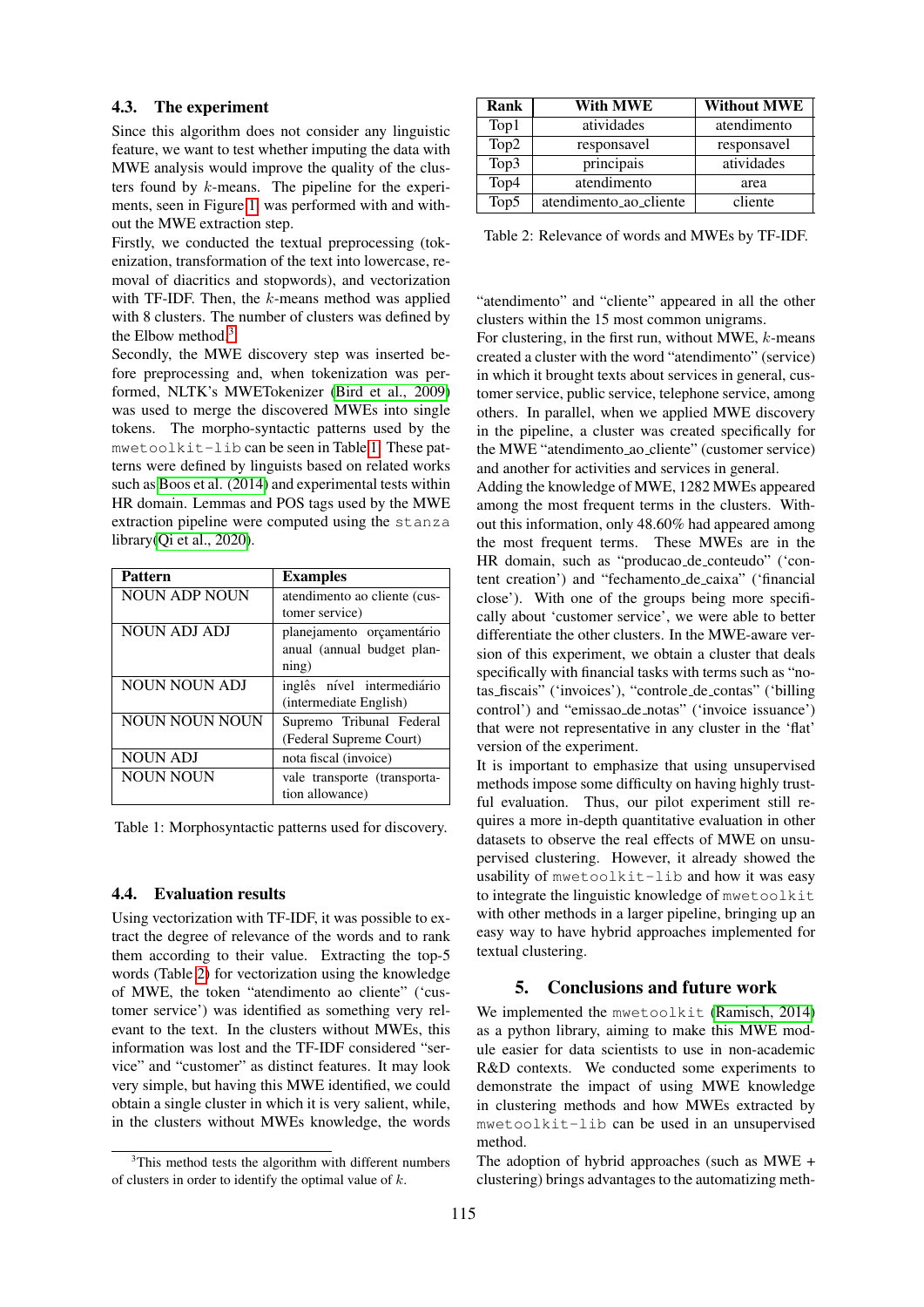



<span id="page-4-6"></span>Figure 1: Difference between the pipeline of experiment 1 (top, no MWEs) and experiment 2 (bottom, with MWEs)

ods, in a way that the data does not need any previous human annotation to be used. We do believe that the future of NLP is based on bringing together linguistics/logic knowledge within the big data knowledge we can access together, and making these sources of information dialogue with each other.

The use of hybrid methods with MWEs can also bring domain knowledge that is implicit in the data. This knowledge can be extracted more easily when applying the techniques together with human experts to analyze the results individually.

As future work, extensions in both mwetoolkit-lib and experiments can be explored. The mwetoolkit-lib can benefit from the implementation of the MWE identification pipeline from the mwetoolkit, thus allowing training, evaluating and execution of the labelling of MWEs in running text. Furthermore, benefiting from the rich python environment, different Machine Learning algorithms can be used to tackle this new task by integrating the mwetoolkit-lib with other python libraries such as scikit-learn [\(Pedregosa et al.,](#page-4-9) [2011\)](#page-4-9) and keras [\(Chollet and others, 2015\)](#page-4-10).

Concerning the experiments, we would like to carry out clustering using other algorithms (such as MiniBatch k-Means or HDBSCAN) and in new datasets, ensuring that the linguistic quality improvement we found generalizes over other architectures and domains.

# 6. Acknowledgements

This research was supported by americanas s.a. We thank our colleagues Helena de Medeiros Caseli, Diego Furtado Silva, Daniel Lucrédio, Lucas Cardoso Silva and Bruno Silva Sette from Federal University of São Carlos who provided insights and expertise that assisted this research. This work has been funded by the French Agence Nationale pour la Recherche, through the SELEXINI project (ANR-21-CE23-0033-01), and is part of the UFSCar extension project "Dos dados ao conhecimento: extração e representação de informação no domínio do e-commerce" (#23112.000186/2020-97)

# 7. Bibliographical References

<span id="page-4-0"></span>Baldwin, T. and Kim, S. N. (2010). Multiword expressions. *Handbook of natural language process-* *ing*, 2:267–292.

- <span id="page-4-7"></span>Bird, S., Klein, E., and Loper, E. (2009). *Natural language processing with Python: analyzing text with the natural language toolkit*. " O'Reilly Media, Inc.".
- <span id="page-4-8"></span>Boos, R., Prestes, K., and Villavicencio, A. (2014). Identification of multiword expressions in the brwac. In *LREC*, pages 728–735.
- <span id="page-4-5"></span>Chakraborty, T., Das, D., and Bandyopadhyay, S. (2011). Semantic clustering: an attempt to identify multiword expressions in Bengali. In *Proceedings of the Workshop on Multiword Expressions: from Parsing and Generation to the Real World*, pages 8–13, Portland, Oregon, USA, June. Association for Computational Linguistics.
- <span id="page-4-10"></span>Chollet, F. et al. (2015). Keras. [https://keras.](https://keras.io) [io](https://keras.io).
- <span id="page-4-1"></span>Constant, M., Eryiğit, G., Monti, J., van der Plas, L., Ramisch, C., Rosner, M., and Todirascu, A. (2017). Survey: Multiword expression processing: A Survey. *Computational Linguistics*, 43(4):837–892, December.
- <span id="page-4-3"></span>Cordeiro, S., Ramisch, C., and Villavicencio, A. (2016). mwetoolkit+sem: Integrating word embeddings in the mwetoolkit for semantic MWE processing. In *Proceedings of the Tenth International Conference on Language Resources and Evaluation (LREC'16)*, pages 1221-1225, Portorož, Slovenia, May. European Language Resources Association (ELRA).
- <span id="page-4-4"></span>Dubremetz, M. and Nivre, J. (2014). Extraction of nominal multiword expressions in french. In *MWE@EACL*.
- <span id="page-4-2"></span>MacQueen, J. et al. (1967). Some methods for classification and analysis of multivariate observations. In *Proceedings of the fifth Berkeley symposium on mathematical statistics and probability*, volume 1, pages 281–297. Oakland, CA, USA.
- <span id="page-4-9"></span>Pedregosa, F., Varoquaux, G., Gramfort, A., Michel, V., Thirion, B., Grisel, O., Blondel, M., Prettenhofer, P., Weiss, R., Dubourg, V., Vanderplas, J., Passos, A., Cournapeau, D., Brucher, M., Perrot, M., and Duchesnay, E. (2011). Scikit-learn: Machine learning in Python. *Journal of Machine Learning Research*, 12:2825–2830.